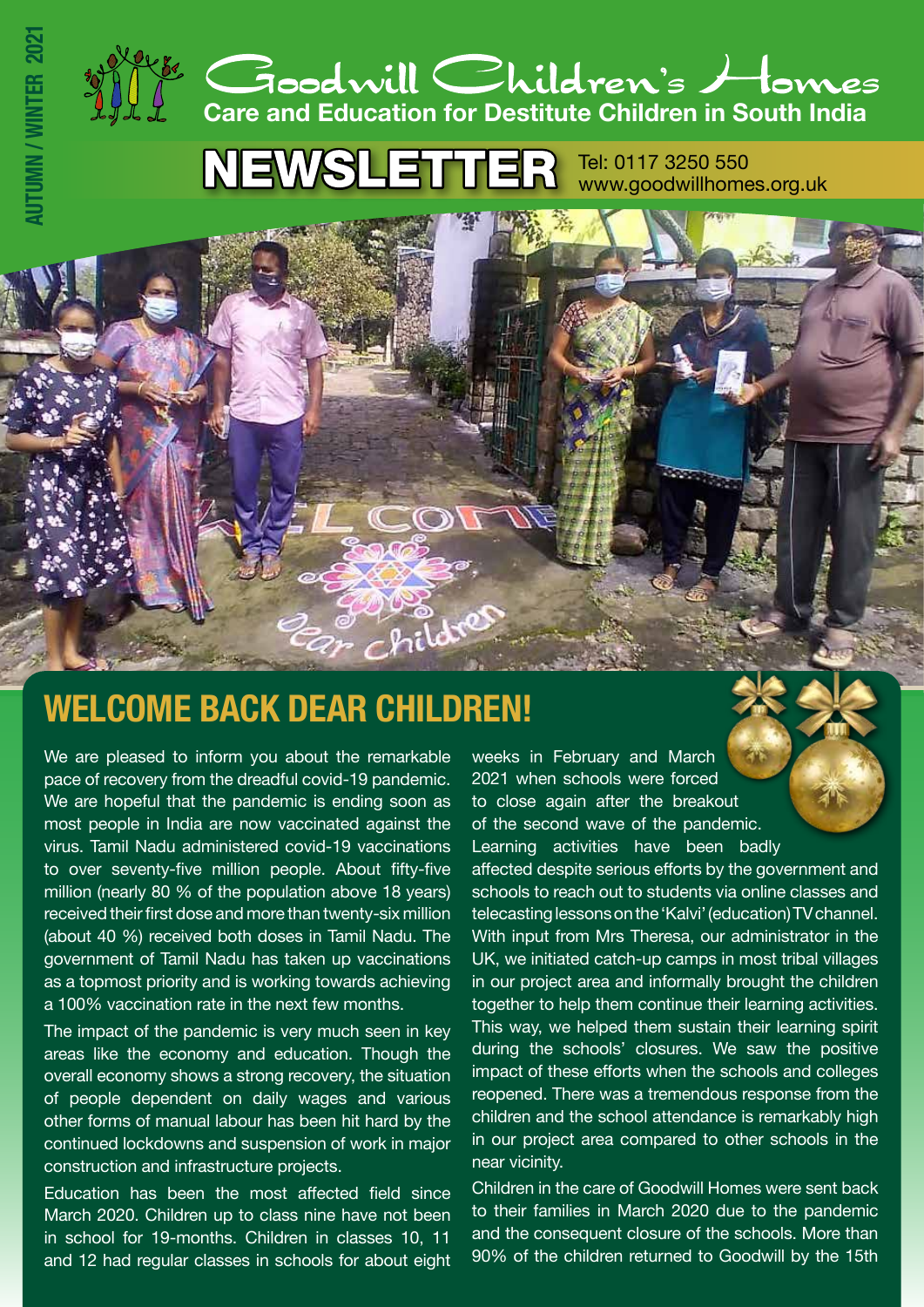of November. The Goodwill Homes reopened on the 7th of November. Forty-one of the forty-four children at Thandigudi Home returned. Due to continued uncertainties, we have not admitted any new children to our homes between May 2020 and May this year. Sixtythree of the seventy-two boys returned to Sanarpatti boys' Home, and eighty-three of the eighty-nine girls have so far returned to Pattiveeranpatti Home.

The covid-19 pandemic has changed the living

environment of many families. So far, we have had confirmation that six families of our children migrated to other places in search of job opportunities. Some of them have, in the meantime, reported having a cold and fever. As per the standard procedure given by the Government authorities, Goodwill instructed these children to return after recovery.

**Mr Francis Xavier, Field Coordinator**



# **MESSAGE FROM TRUSTEE**

#### Dear Supporters and Friends of Goodwill,

**There is no doubt that the past 18 months have been like no other the world has ever experienced. I could never have imagined a global pandemic occurring during my lifetime and yet we have all been exposed to it and have seen our lives turned upside down in so many different ways.**

The trustees have continued to meet remotely, with the focus being on ensuring that the children and students at Goodwill are safe, that their education and health needs are being met and that the staff have felt supported throughout.

As you will know, children and students returned to members of their families with only a few remaining resident. Our Tribal Outreach Programme (TORP) worked closely with the Headteacher and teachers from our Goodwill Primary School to train volunteers to deliver a Back-to-School programme that focused on offering children an education whilst schools remained closed. The programme reached 246 children in sixteen of the villages TORP support. Our primary school teachers worked in their own villages and were able to provide an education for 84 children. Such commitment is a real testament to Goodwill teachers who know that it is education that so often is the vehicle to changing an individual's life.

In November the majority of children returned to Goodwill and schools reopened. We cannot underestimate what the impact of missing such large chunks of education will have on the future lives of our children and how very important health is to ensure they really will be able to flourish in the future. It is for this reason, that our Christmas Appeal this year is to raise funds to support our Catch-up Camps for Health and Education so that we can continue to provide regular health checks for all our children and students and to put in place

continued catch-up-programmes, focusing on literacy and numeracy skills. We hope that extra support will help close the educational gap that will have inevitably developed due to schools being closed.

The UK trustees continue to work closely with our partners in

France. This has enabled us to have a much more joined up approach as to how our financial resources are used to ensure the very best outcomes for the Goodwill community.

Our work with the Indian committee is focused on reviewing the current systems of reporting, with the view of putting in place a more robust and effective reporting system between India, the UK and France. We believe that this would enable our work to have a greater impact on the lives of the children and students we are responsible for.

Thank you to all of you – our donors and sponsors for the generosity in your giving, for your continued support and interest and for your absolute faithfulness and commitment. Without you, Goodwill Homes would not be able to provide all that it does for some of the most deprived children in our world.

Enjoy reading our newsletter that really does celebrate how Goodwill continues to transform the lives of so many.

Best wishes for a blessed Advent and Christmas.

**Mary Thorne**



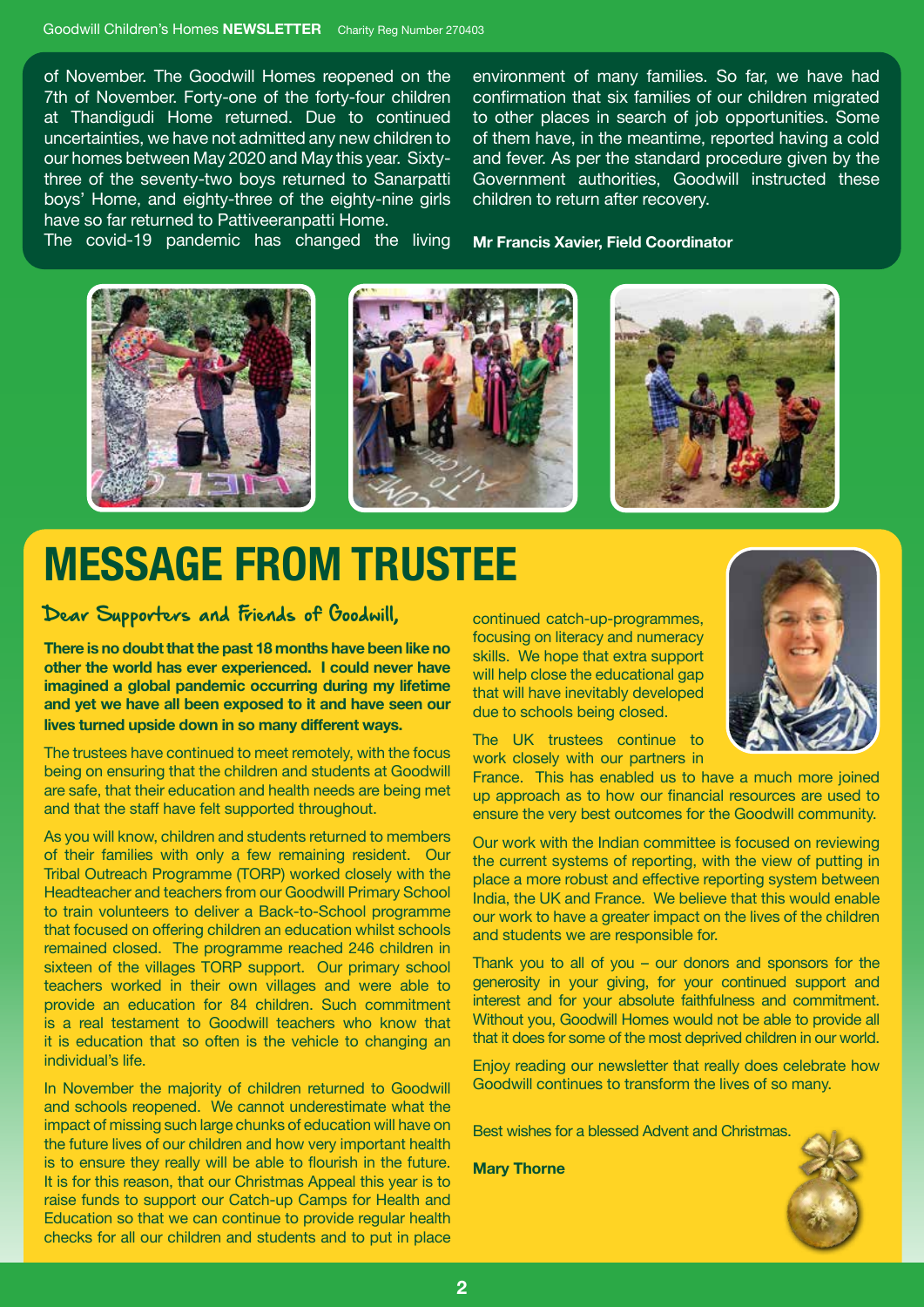Goodwill Children's Homes **NEWSLETTER** Charity Reg Number 270403

# Goodwill Alumni Now Owns A Driving School

Muthukumar joined the Goodwill Homes in 1993 when he was in class eight. His father deserted the family when he was in class six and his mother struggled to look after her four children with the meagre income earned as a manual labourer. While she considered sending Muthukumar to find work, people who knew of the Goodwill Homes referred her to us, and this is how he ended living at the Goodwill Homes.

Since childhood, Muthukumar was always interested in machines and engines. After completing his final school year, he enrolled on a Diploma course in Mechanical Engineering at the Ramakrishna Mission Polytechnic College in Coimbatore which he completed in 2002. After working as a mechanic in charge of several companies, he joined a large granite company near Madurai as maintenance manager. When the granite company closed due to changes in government policy, Muthukumar had to overcome another crisis in his life. With the support of his family, he founded the Guru Driving School near Sanarpatti in 2017. The covid-19 pandemic and the continual lockdowns impacted his business. In the meantime, his situation has changed for the better and he will soon be opening another driving school branch near Madurai.

Muthukumar regularly visits the Goodwill Homes to distribute sweets or books to the children. He is also a Goodwill Alumni donor. He always expresses his gratitude to the sponsors and supporters of Goodwill Children's Homes and sheds a few tears when recalling the support received from Goodwill which has enabled him to become a man of stature in society, today.

Muthukumar is an example of how Goodwill Children's Homes transforms the lives of the children who come to us in distress, and the support we give them to achieve a meaningful and contented life.



# Nancy Gives Back to the Community

Nancy has been a diligent girl since she was admitted to Thandigudi Home in 2004. She joined Goodwill in class two. Her father, Thilagar, who worked for a non-profit organisation, suddenly died of a massive heart attack in 2003. Nancy's mother felt helpless and wanted a more secure life for Nancy. Later Nancy's mother joined Goodwill as a housemother. Nancy grew up in our Goodwill Homes and completed her final school year with exceptional marks. She was accepted to study a BSc. course in Nursing at the Christian Nursing College in Oddanchatram, and she completed her course successfully. She has now joined as a staff nurse at the Holy Cross Hospital in Batlagundu.

Nancy expresses her love and gratitude to her sponsors and Goodwill Children's Homes for helping to shape her future. She is happy to look after her mother and extend a helping hand to the activities of Goodwill Children's Homes.

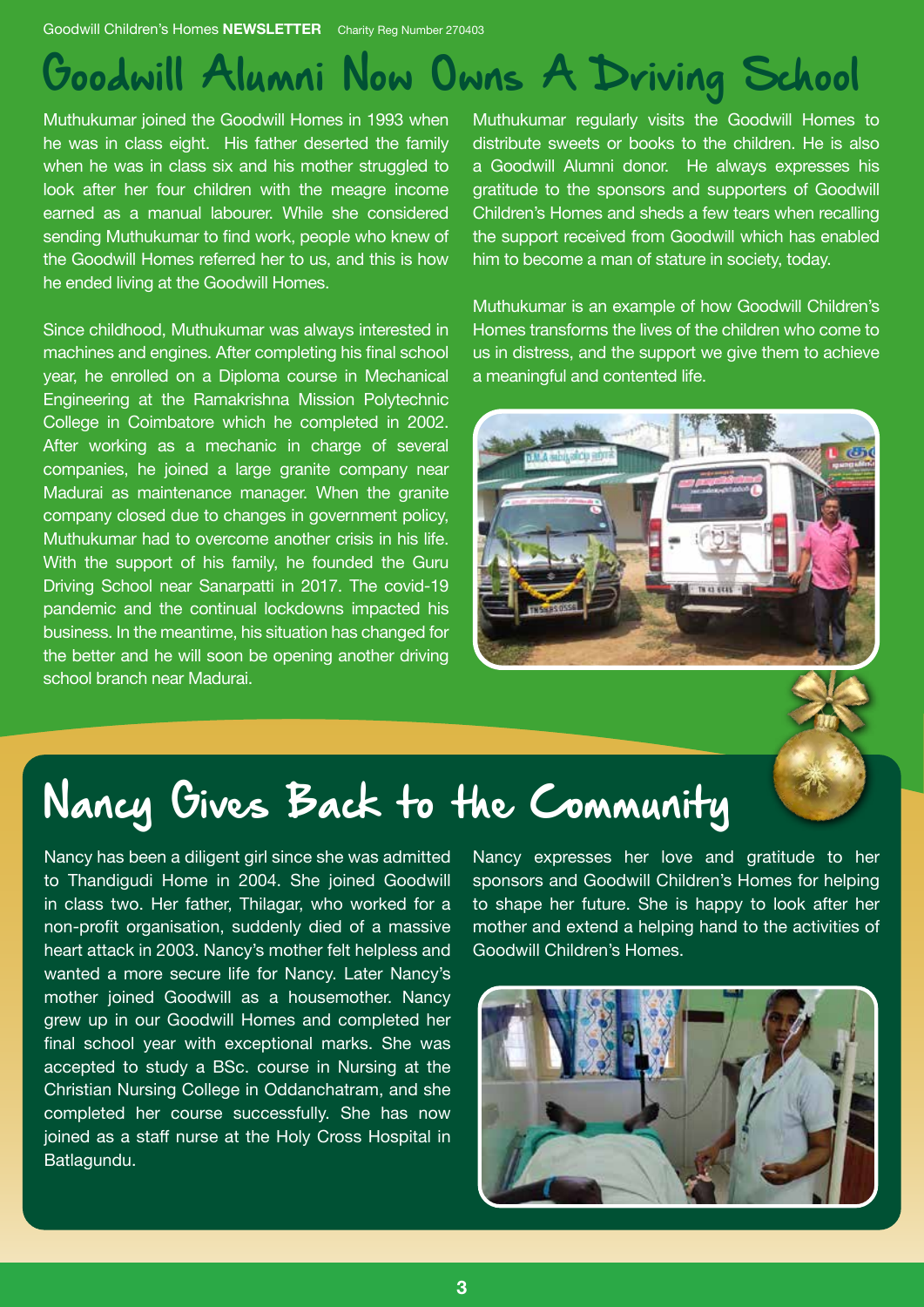

## **REMOTE EDUCATION WAS INACCESSIBLE TO MOST CHILDREN**

According to a recent national sample survey published in The Hindu newspaper on November 12, only 20% of school age children in India had access to remote education during the pandemic, of whom only half participated in live online lessons. School dropout was high due to Covid-19 and 38% of households said that at least one child had dropped out of school completely. The face-to-face survey conducted between March and August this year, covered a national representative sample of 7000 households. Only Kerala was excluded due to high Covid cases.

It was found that 80% of children aged 5-18 years, who were enrolled in schools prior to the pandemic, did not receive any educational services at all during school closure. The situation was significantly worse among those from lower socio-economic classes, where the head of the households had lower education levels, and among rural households.

Among the 20% who received education, only 55% had access to live online classes, while 68% had access to recorded audio or video lessons. Three quarter of the students had work sent to them over a smartphone. usually via WhatsApp, and 61% via text messages. Almost 70% had contact with their teachers via phone calls, while 58% had worked delivered at their homes. About half the students were also instructed to listen to educational TV and radio programmes.

The survey also found that of households with school aged children, 64% had internet connections, but only 31% of those received remote education, often because of a lack of access to devices or a lack of larger screen devices. However, among those without internet connections the situation was worse, with only 8% receiving remote education. Respondents listed insufficient number of devices, poor 3G/4G signal and high data cost as among the biggest hurdles. Even

among those receiving remote education, a third of the households said that schools were not prepared to deliver online education. However, only 5% of households had laptops, while 4% had desktop computers. The vast majority relied on smartphones, which were available in 68% of households.

**Source: The Hindu, November 12, 2021**



#### Goodwill Office Bearers Visited The Homes

Mr Stanly Manoharan, Secretary of the Indian Committee, visited Sanarpatti and Pattiveeranpatti to inspect the homes and to guide staff on childcare and safeguarding, especially as the children returned after an absence of 19-months. Messrs Sundaram, Treasurer, and Seeman Karthikeyan, Vice-President, visited Pattiveeranpatti to inspect the worksite.

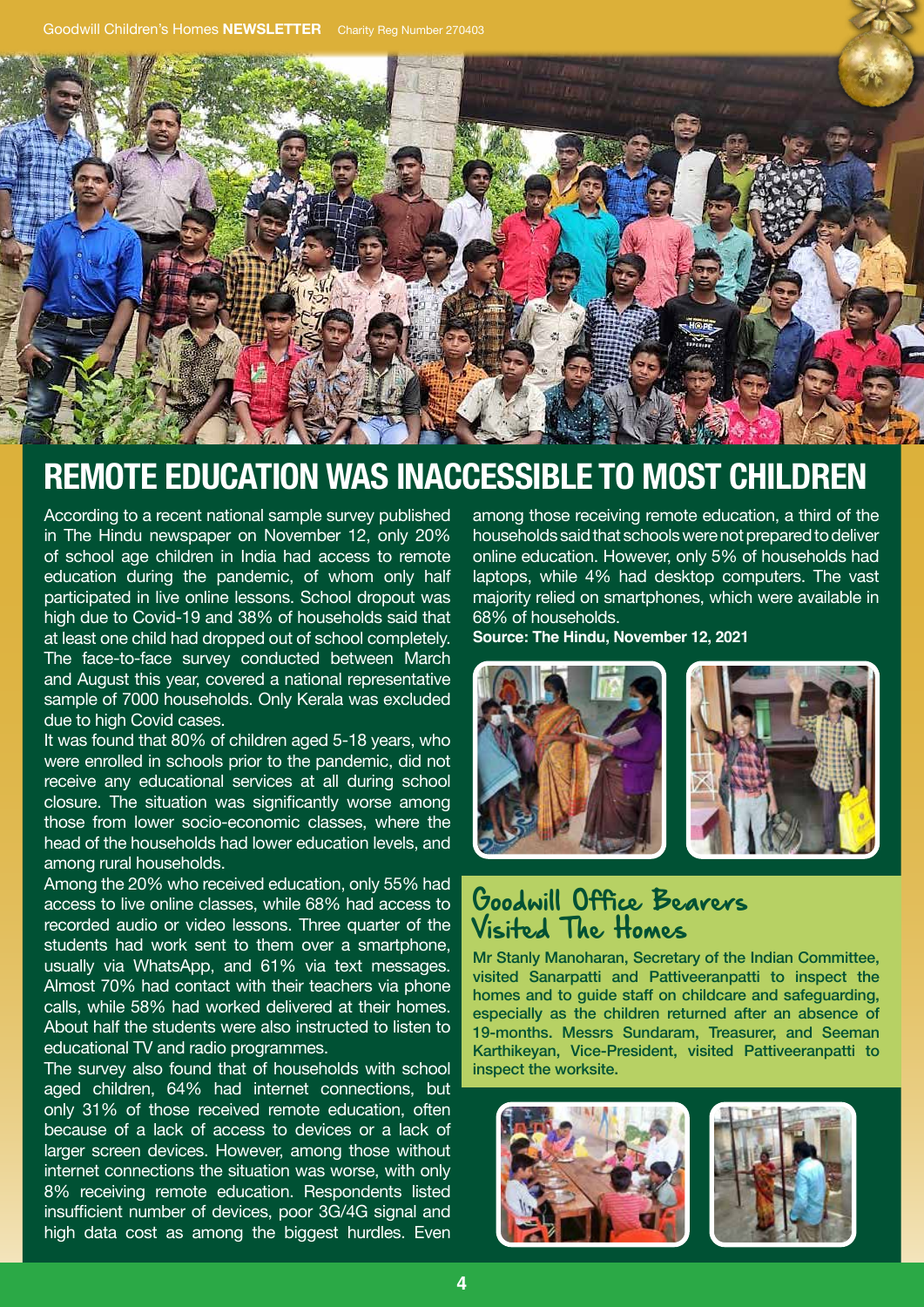## **BACK-TO-SCHOOL PROGRAMME**







In June, our Tribal Outreach Programme (TORP) made a special effort to reach children who were greatest at risk of discontinuing education. The aim was to help bring struggling students to the right skills level for their age, and to support and encourage children and their families to commit to the long-term benefits of formal education. To help the children, Goodwill TORP has been hosting education catch-up camps in the villages. Volunteers were recruited and trained by teachers from our Goodwill Primary School, Thandigudi. Training was organised by our TORP coordinator, Selvam, and headteacher, Maha. Our primary school teachers brought waste materials to the training session to show them how to make teaching aids from things they would normally throw away. Everyone had time to interact and learn from the teachers. A monthly learning and activity plan was worked out by our Headteacher to guide the volunteers.





Initially the Back-To-School programme kicked off in four villages and later covered sixteen villages. Staff and volunteers covered the TORP villages and reached 246 children while our primary school teachers worked in their native villages and reached a total of 84 children.

Meetings were held at the end of each month to give feedback and share experiences so everyone could learn from one another. They reported that the children regularly attended the classes and that there was a noticeable improvement in their writing skills. The story of The Little Red Hen was a favourite. They have been taught devotional songs and how to worship. Songs were recorded on mobile phones so they could learn and sing along. The children were also taught about



personal hygiene and encouraged to wash and wear clean clothes. They were taught about the road rules and traffic signals, sports competitions were held, and prizes were given to students.

Despite difficult circumstances they continued with these informal education catch-up sessions that included active play activities.

The informal Back-to-School programme was well received amongst the parents and children and continued until the lockdown restrictions were lifted and the schools reopened on 1 November.

We would like to thank all our staff, volunteers and teacher for the magnificent job they did to prepare the children for returning to the classroom.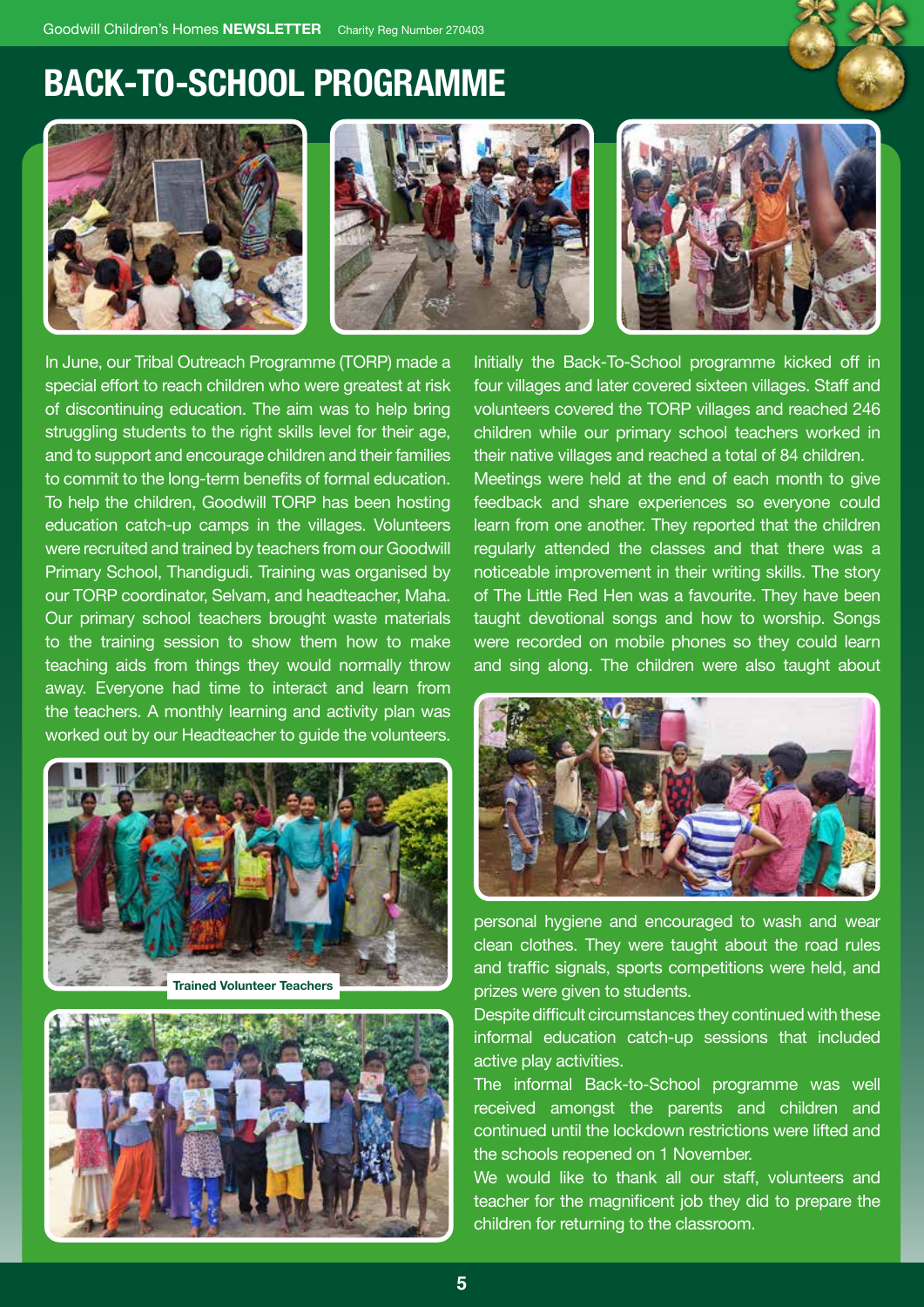## A Gift in your Will could Transform a Child's Life

Gifts in Wills are a vital source of funding for our work and is a simple yet meaningful way to leave a lasting gift to future generations of children living in poverty. Your gift could educate a child, make sure they are healthy and happy, and help them achieve incredible things. No matter the size of the gift. A gift in your Will to Goodwill is a promise of a better future, a promise that means we can continue to take care of orphaned and destitute children and give them better opportunities in life.

If you have already made a Will, a bequest to Goodwill Children's Homes can be easily added by means of

a codicil. Your solicitor can help you with this or you can contact The Goodwill Partnership and one of their trained counsellors will come to your home to take your Will instructions at a time convenient to you, whether daytime, evenings, or weekends. They charge a low fixed price, however, detailed your Will, wherever you live, with no hidden costs or upsell of any other products. Their home-visit service is free of charge, and they also provide a small discount on a second Will for your spouse or partner. You can look them up online at **https://www.thegoodwillpartnership.co.uk/**



Please remember to use easyfundraising every time you shop online. Over 6,000 shops and sites will donate to Goodwill Children's Homes, including all the big names like eBay, John Lewis & Partners, Argos, ASOS, M&S and Just Eat!

Plus, you could raise up to £50 donations when you use easyfundraising to save money on your household bills including car and home insurance, energy, phone contract or broadband. Uswitch, GoCompare, Confused.com and many more will all donate to us for FREE!

If you haven't yet signed up to support us, it's easy and completely FREE. These donations really help us, so it would be great if you could take a moment to get started!

You can find our easyfundraising page here: **https://www easyfundraising.org.uk/causes/goodwillchildrenshomes**



# Memory Giving .

Memory Giving lets you make an on-line donation in memory of a loved one.

Memory Giving can set up a donation page for your loved one when the appointed funeral director is not already using our service. Please check with your funeral director or you can complete the online form and Memory Giving will do the rest. Once you have submitted the form, they will set up a donation page for your loved one and notify you when the page is ready.

## **REMINDER OUR ADDRESS**

**Goodwill Children's Homes 2B Whitefriars Lewins Mead, Bristol. BS1 2NT Tel: 0117 3250 550**

**or Email: admin@goodwillhomes.org.u<sup>k</sup>**

#### Acknowledgements

The production of this newsletter would not have been possible without the contributions from the India office who provided content and photos. Thanks to Ms Lavanya Manobarath for editing text and Mrs Pamela Willis for proofreading.

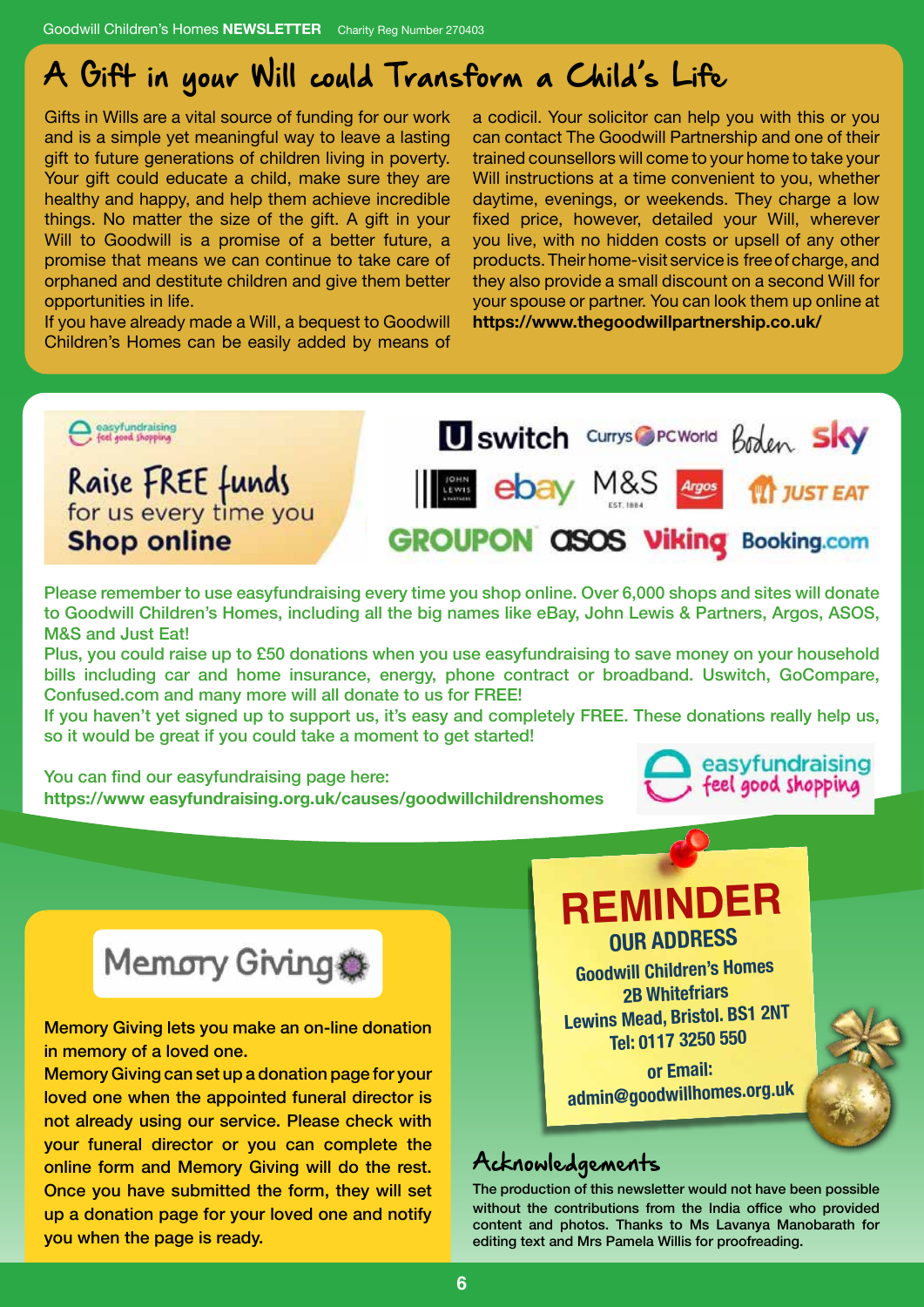**Goodwill Children's Homes NEWSLETTER** 

Christmas Appeal

HEALTH CHECKS, READING & MATHS

This Christmas please support our Catch-up Camps for Health and Education. These follow on from our very successful Catch-up Camps held over the past few months to prepare children for when schools reopen. These have been extremely well received by the rural communities and have been a good way to tailor our support to meet the needs of the Covid pandemic. Our Christmas Appeal is raising money to continue our health checks and health education, and to help improve the literacy and numeracy skills of the children by providing extra support.

For young children, there is no significant learning possible unless a relationship has been built up with their teachers. Catch-up Camps have been a way of maintaining that relationship. Now that they have returned to school there will be lots of catch-up to do with the children, but we are trying to ensure they have enough of the basic skills to access the curriculum.

# onation Form

--------------------

Please tick

**£10 £30 £50 Other amount: £**

**Bank details:** Goodwill Children's Homes **Bank:** HSBC **Sort Code:** 40-35-09 **Account Number:** 41144561 For BACS Payment. Please use reference **CATCH-UP CAMPS**

**GIFT DONATION**

#### **PLEASE MAKE CHEQUES PAYABLE TO: Goodwill Children's Homes**

Full Name:

Full Address:

Telephone: Email:

#### **GIFT AID DECLARATION**

#### **Boost your donation by 25p of Gift Aid for every £1 you donate**

Gift Aid can be reclaimed by Goodwill from the tax I pay for the current tax year, if you sign the following declaration:

I want to Gift Aid my donation and any donations I make in the future or have made in the past 4 years. I am a UK taxpayer and understand that if I pay less Tax and/or Capital Gains Tax than the amount of Gift Aid claimed on all my donations in that tax year it is my responsibilty to pay any difference.

Signed: Date:

Print Name:

**7**